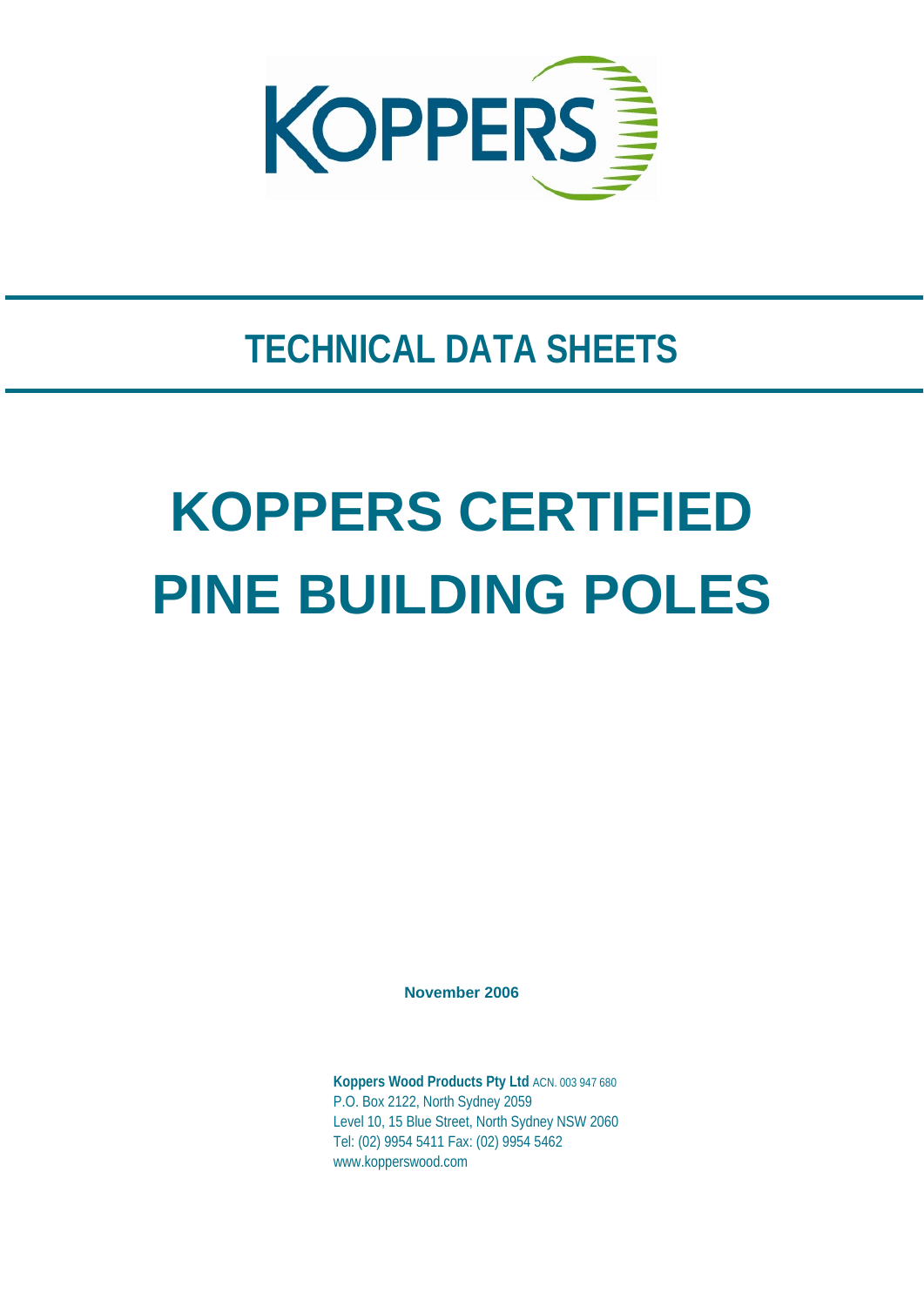## **TABLE OF CONTENTS**

|      | INFORMATION GUIDE FOR PRESERVATIVE TREATED TIMBER POLES FOR POLE    |  |
|------|---------------------------------------------------------------------|--|
|      |                                                                     |  |
|      |                                                                     |  |
|      |                                                                     |  |
|      |                                                                     |  |
|      |                                                                     |  |
|      | SPECIFICATION FOR PERFECT ROUND (NON-TAPERED) PINE BUILDING POLES 6 |  |
| 1.0  |                                                                     |  |
| 2.0  |                                                                     |  |
| 3.0  |                                                                     |  |
| 4.0  |                                                                     |  |
| 5.0  |                                                                     |  |
| 6.0  |                                                                     |  |
| 7.0  |                                                                     |  |
| 8.0  |                                                                     |  |
| 9.0  |                                                                     |  |
| 10.0 |                                                                     |  |
| 11.0 |                                                                     |  |
| 12.0 |                                                                     |  |
| 13.0 |                                                                     |  |
|      | POLE INSTALLATION PROCEDURES FOR POLE HOUSE CONSTRUCTION 9          |  |
| 1.0  |                                                                     |  |
| 2.0  | SUPPLEMENTARY TREATMENT AND INSTALLATION PRACTICES  10              |  |
| 3.0  |                                                                     |  |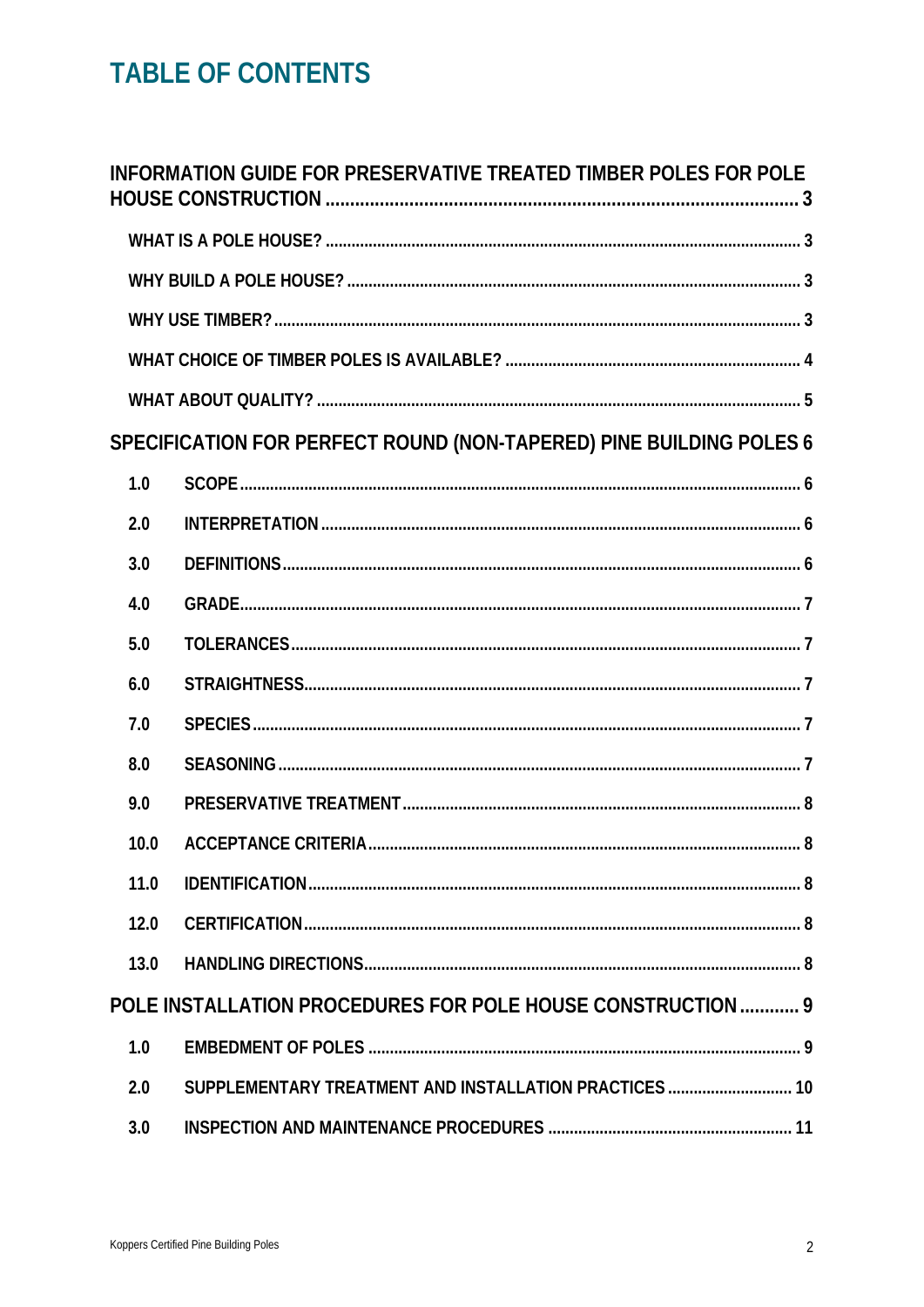### **INFORMATION GUIDE FOR PRESERVATIVE TREATED TIMBER POLES FOR POLE HOUSE CONSTRUCTION**

This guide is designed to give prospective pole house builders a brief insight into the benefits and features of timber building poles.

#### **WHAT IS A POLE HOUSE?**

Basically there are two types of poles houses.

#### **(A) POLE PLATFORM**

In which the poles are used to support a level platform, on which a conventional frame is placed and anchored. The typical high-set house on stumps is a prime example of this type of construction.

#### **(B) POLE FRAME**

In which the poles are extended throughout the house to roof level and are used to support the entire structure.

Every pole house is an individual and should be designed for its specific site. Whether types (A), (B) or a combination of both are used depends on the steepness of the block and on your own personal taste.

#### **WHY BUILD A POLE HOUSE?**

Most people who want to build a pole house do so to improve their view, take in prevailing winds and add to their privacy. It also solves the problems of building on steeply sloping sites. Other reasons are:

#### **(A) ECONOMICS**

The steeper the site the more costly the earth works necessary to build a conventional slab-on-ground house. With pole houses, however, all that is necessary is to use longer poles on a very steep site because the embedment of poles into the ground is exactly the same no matter how steep the site. It is probably true to say that the more difficult your block is to build on the more money you can save by building a pole house rather than a conventional dwelling.

#### **(B) FLEXIBILITY**

A pole house is extremely flexible in that additions and extensions to the original structure are relatively simple. All that is required is the installation of a few more poles to support extensions to the framework. Only carpentry involving the use of hand and small power tools is needed so there is no need to provide access for major machinery.

#### **WHY USE TIMBER?**

#### **(A) AESTHETICS**

Timber blends in well with its surroundings and the green colour of treated timber, if anything, enhances this effect. No major earth moving machinery is required to build a pole house so most of the natural vegetation can be left on the block if required, creating an attractive bush land setting.

#### **(B) ECONOMICS**

A timber pole house is the best alternative economically for many of the same reasons listed above. It is not necessary to have access to a high voltage electricity supply that would be needed to run welding machines needed to erect steel framing so a timber pole home can be erected more simply and quickly than any alternative.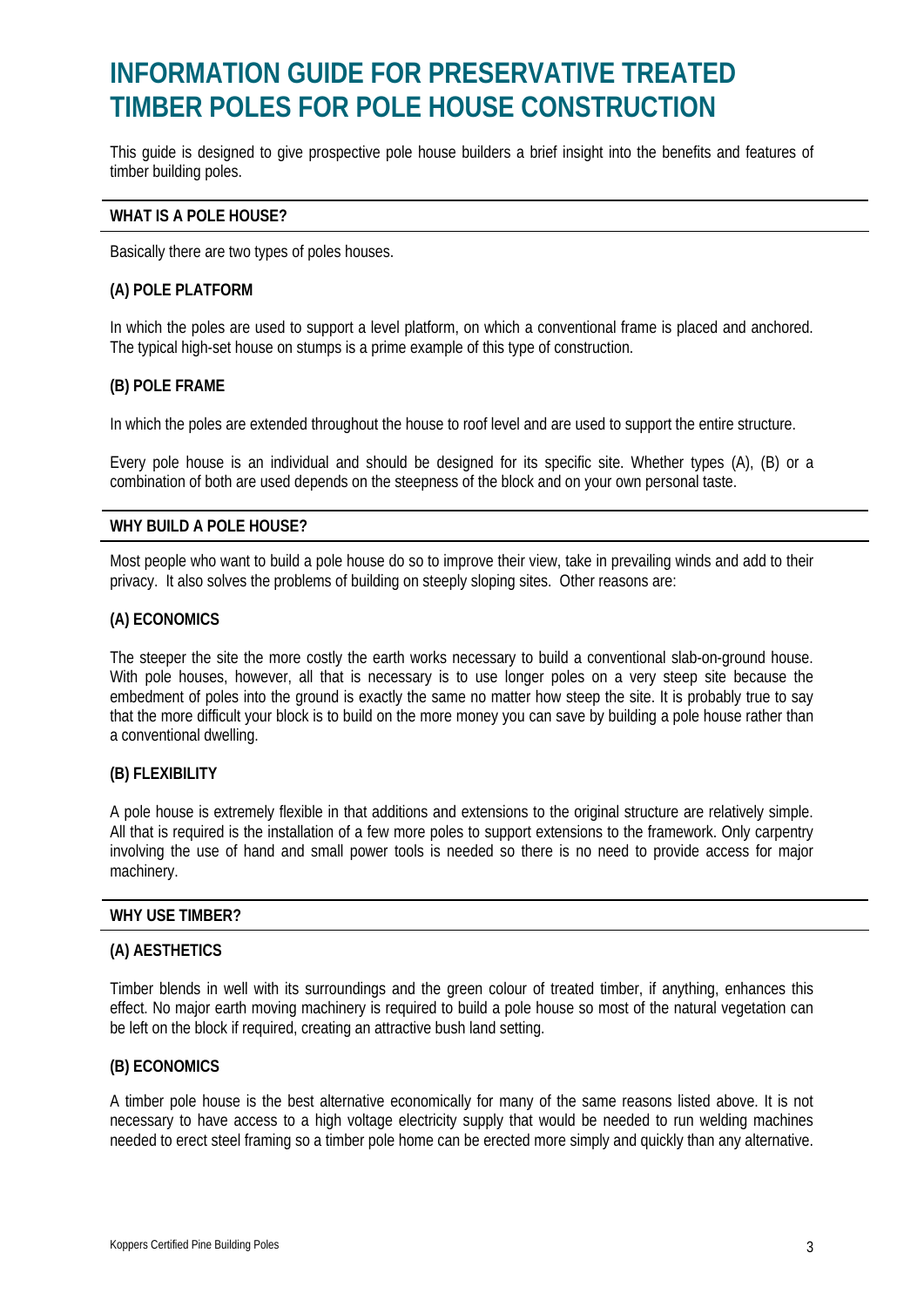#### **(C) ENVIRONMENT**

Timber provides one of the world's most environmentally sound products because its production needs very little energy and it stores carbon. Steel frames, on the contrary, add carbon to the atmosphere. Pole houses assist in the fight against soil degradation and erosion as the site is generally not fully cleared. The construction also has minimum impact on the local flora and fauna.

#### **WHAT CHOICE OF TIMBER POLES IS AVAILABLE?**

There are three types of Timber Poles recommended by Koppers either Durability Class 1 & 2 Hardwood or Softwood Pine SuperPoles, all pressure treated with CCA preservative.

However mostly due to availability, pine poles are now the preferred option.

A comparison of the pole types are summarised below:

|                                       | DC 1-Poles       | DC 2-Poles             | <b>SuperPoles</b>                     |
|---------------------------------------|------------------|------------------------|---------------------------------------|
| Wood type (refer AS2209 - Appendix A) | Hardwood         | Hardwood               | Softwood                              |
| Most common species                   | <b>Ironbark</b>  | Spotted Gum/ Blackbutt | Caribaea & Caribaea-<br>Slash Hybrids |
| <b>Strength Group</b>                 | S <sub>1</sub>   | S <sub>2</sub>         | S <sub>6</sub>                        |
| <b>Stress Grade</b>                   | F <sub>27</sub>  | F <sub>22</sub>        | $F11*$                                |
| Lifespan with minimum maintenance     | 40+years         | $40+$ years            | 80+years                              |
| Size / Length                         | 200 / 250 SED    | 200 / 250 SED          | 180 to 300 DIA                        |
|                                       | Up to 17.0m      | Up to 17.0m            | Up to 9.0m                            |
| Appearance                            | Green in colour  | Green in colour        | Green in colour                       |
|                                       | Rustic round     | Rustic round           | Machined round                        |
| Straightness / Taper                  | Select grade     | Select grade           | Select grade                          |
|                                       | 8mm / metre      | 8mm / metre            | Nil Taper                             |
| Availability                          | Order / Ex stock | Order / Ex stock       | Order / Ex stock                      |
|                                       | Up to 8 weeks    | Up to 8 weeks          | Up to 4 weeks                         |
| Treatment                             | Full sapwood     | Full sapwood           | Minimum                               |
|                                       | penetration      | penetration            | penetration                           |
|                                       | 12 to 40mm       | 12 to 40mm             | of 35mm                               |
| <b>Inherent Benefits</b>              | Great strength   | Great strength         | Ease of working                       |
|                                       |                  |                        | and handling                          |

\* Please note: Koppers Softwood Super-Poles are sourced from immature thinnings and this needs to be taken into consideration when designing your pole home. Consult your engineer.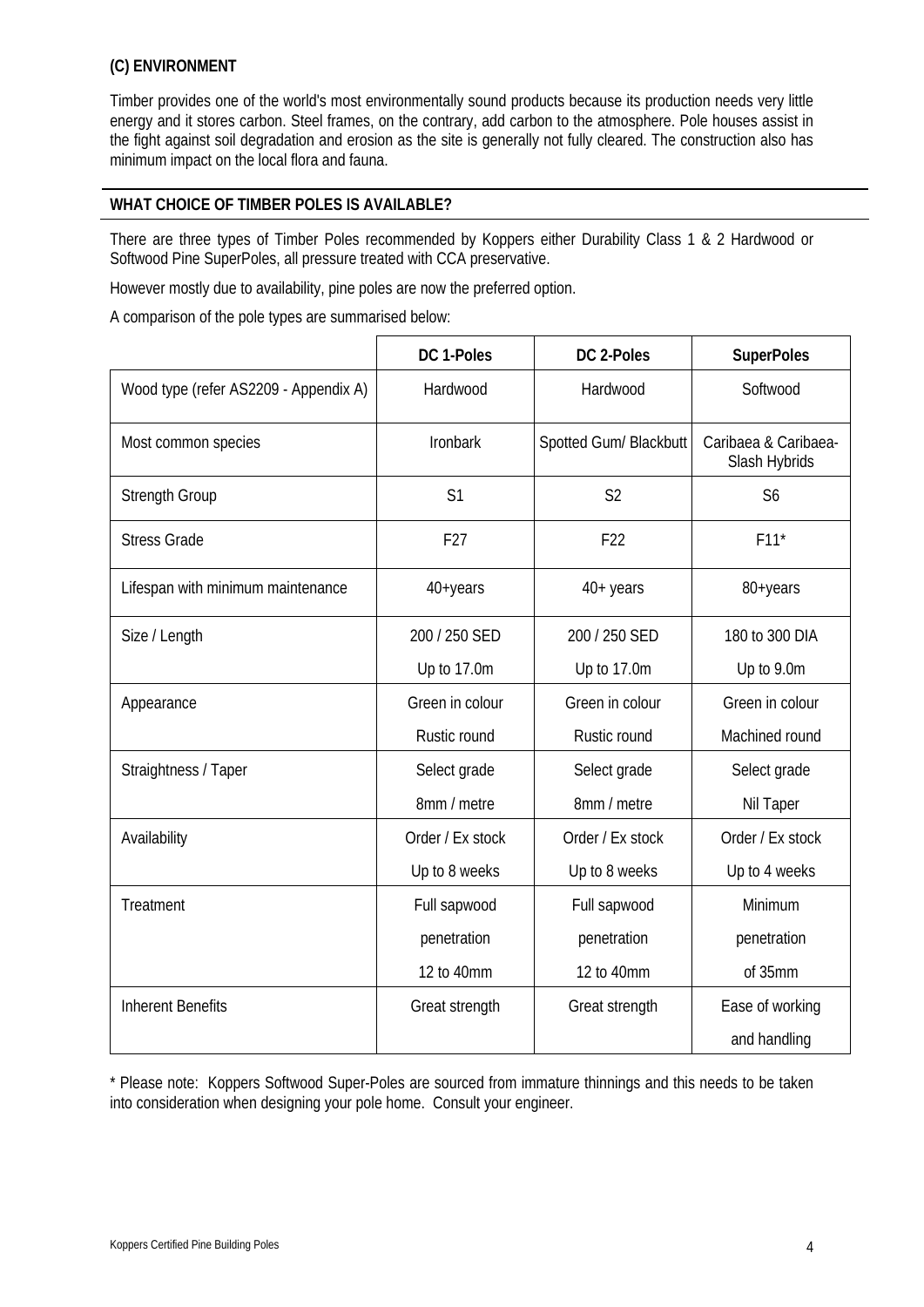#### **WHAT ABOUT QUALITY?**

Timber in pole houses can be expected to give adequate service life provided that good building practice is adhered to and recommended maintenance procedures are regularly carried out.

Recommendations include:

- use the correct timber species
- **use timber of suitable quality**
- use building practices which will minimise service hazards
- carry out regular maintenance of exposed timber members
- protecting timber internally and externally against weathering caused by effects of water, sunlight, dirt and physical abrasion.
- If termite resistant materials are not used in all the structural components, it will be necessary to comply with AS 3660.1 "Termite Management - New Building Work". See also local State building code, variations or legislation.
- See AS3959 "Construction of Buildings in bushfire-prone areas" and your local State's requirements in planning your pole home.

Koppers provides a Certificate of Compliance with each pole house confirming that the poles have been supplied to our standard specifications.

However it is advisable that expert help be sought to ensure the finished product - your pole house is to be the optimum quality in all aspects.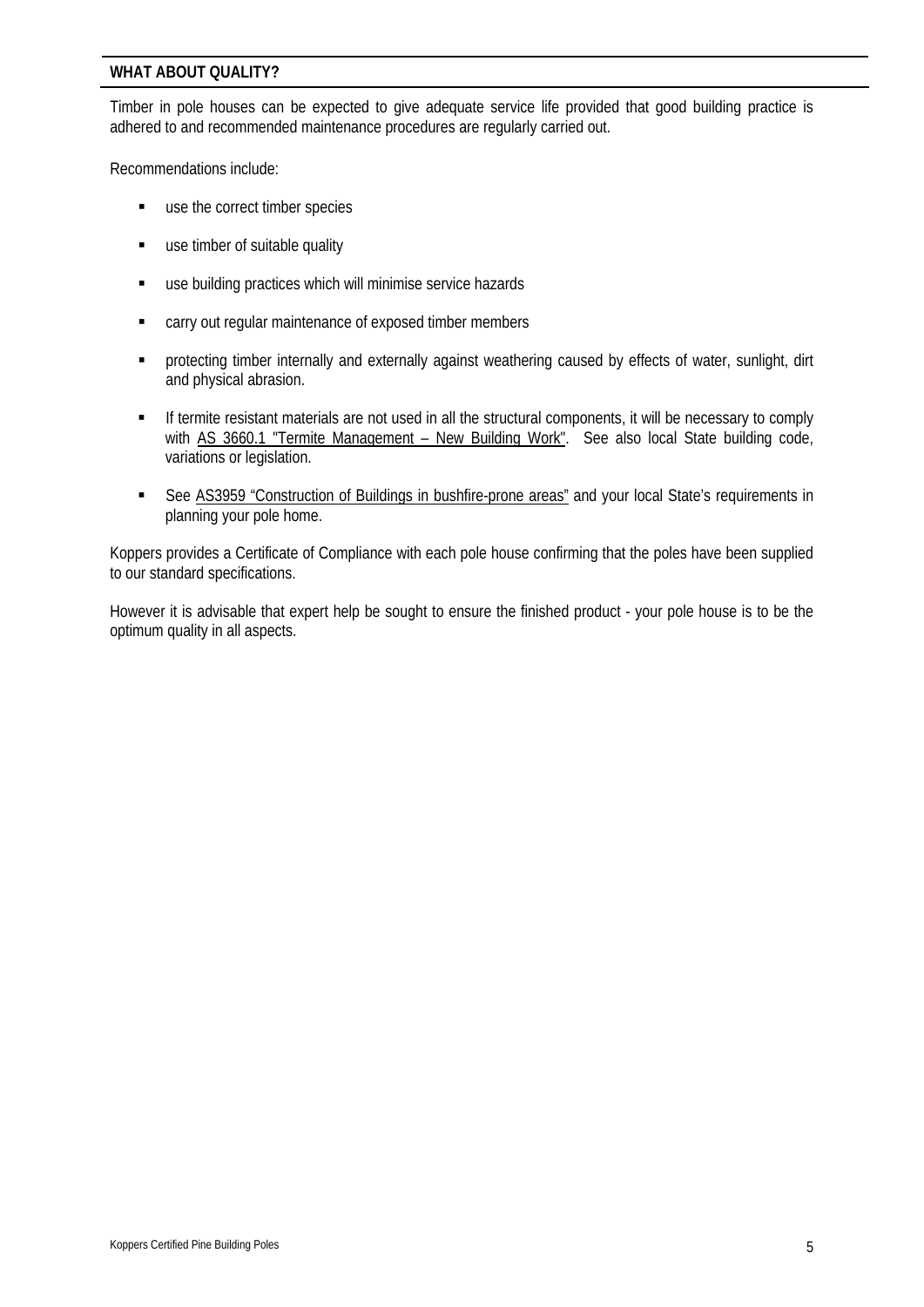## **SPECIFICATION FOR PERFECT ROUND (NON-TAPERED) PINE BUILDING POLES**

#### **1.0 SCOPE**

This specification establishes the standard for Koppers preservative-treated pine poles used in construction of residential, agricultural and industrial buildings.

#### **2.0 INTERPRETATION**

Unless specifically defined herein, the terms and names used in this specification shall be interpreted in accordance with:

| AS449.1  | Glossary of Terms Used in Timber Related Standards                   |  |
|----------|----------------------------------------------------------------------|--|
| AS1604.1 | Specification for Preservative Treatment - Sawn and Round            |  |
| AS1720.1 | Timber Structures Code - Design Methods                              |  |
| AS1148   | Timber – Nomenclature – Australian, New Zealand and Imported Species |  |
|          | Koppers Manufacturing Specification S15<br>$\circ$                   |  |
|          | Timber Marketing Act (TMA) - New South Wales<br>$\circ$              |  |

o Timber Utilisation and Marketing Act (TUMA) – Queensland

#### **3.0 DEFINITIONS**

#### **3.1 BUILDING POLE**

A round pole used in construction of residential, agricultural and industrial buildings.

#### **3.2 NON-TAPERED**

 Machine-peeled to remove the natural taper – producing a parallel-sided pole of uniform diameter along the full length.

#### **3.2 CHECK**

 Separation of wood fibres along the grain to form a fissure terminating at the pith. Commonly results from stresses set up in a pole during seasoning.

#### **3.3 SPLIT**

 Separation of wood fibres along the grain to form a fissure extending completely though a pole from one surface to another.

#### **3.4 DIAMETER**

A straight-line measured across either end of a non-tapered pole. Used to separate pole size-classes.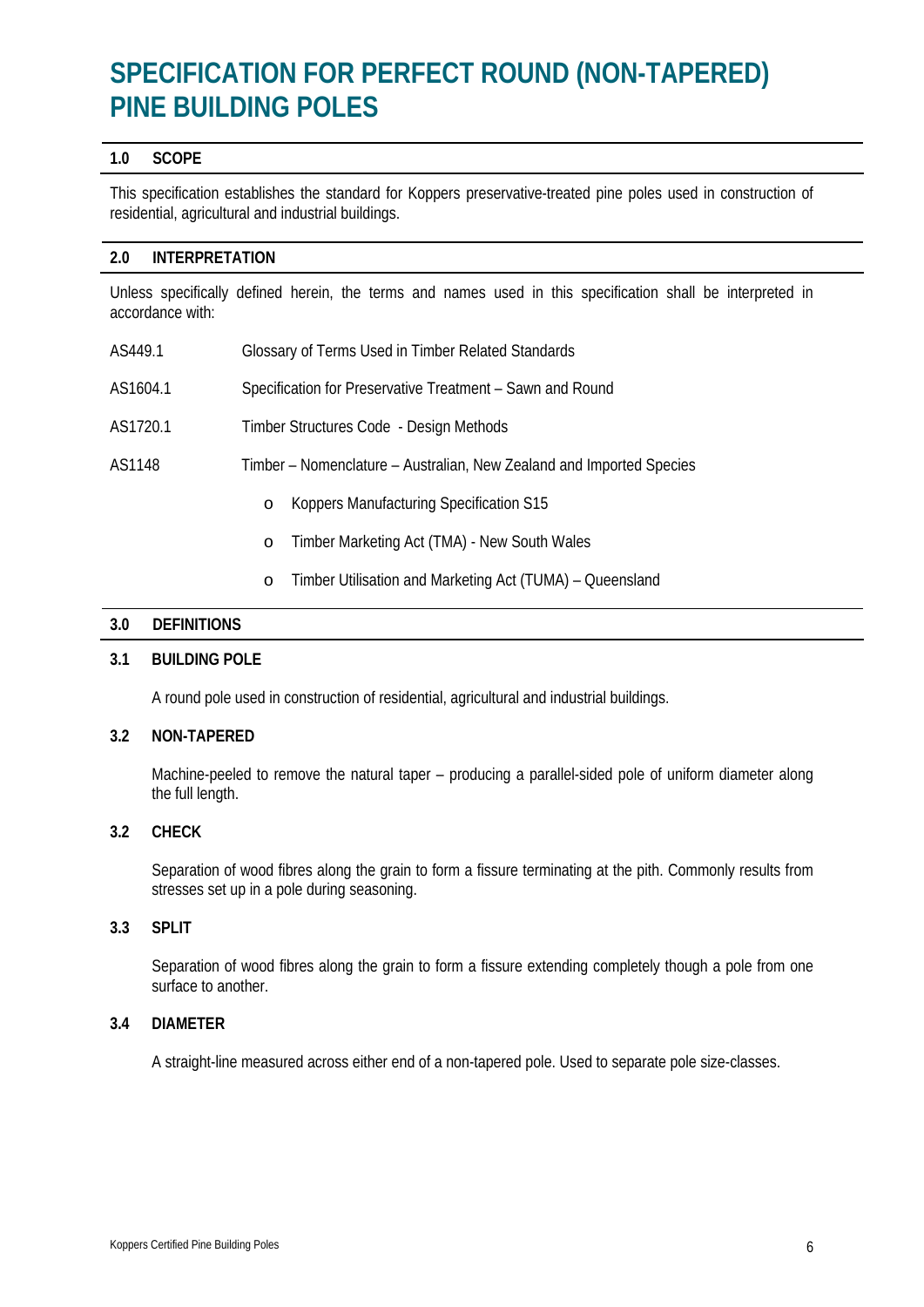#### **4.0 GRADE**

The grade requirements set out below apply to poles ready for despatch from the manufacturing plant. Subsequent changes due to variations in moisture content do not invalidate 'fitness-for-purpose' provided that the structural integrity of a pole is not affected by the changes.

#### **4.1 GENERAL**

 Poles shall be cut from live timber, free from decay, shakes and fractures, visible resin pockets and surface damage.

#### **4.2 SURFACE BARK**

Not permitted.

#### **4.3 CHECKS**

Maximum width 10mm.

#### **4.4 SPLITS**

Not permitted.

#### **4.5 HEARTWOOD**

Not to exceed 50% of the diameter at either end of a pole or to be within 35mm of the surface.

| 5.0 | <b>TOLERANCES</b> |  |
|-----|-------------------|--|
|     |                   |  |

#### **5.1 LENGTH**

-0, +100mm on specified length.

#### **5.2 DIAMETER**

-2, +5mm on specified diameter.

#### **6.0 STRAIGHTNESS**

#### **6.1 SWEEP**

A string-line from the 'centre-of-each-end' shall fall entirely within the body of a pole in any plane.

#### **6.2 SHORT CROOKS**

Not permitted

#### **7.0 SPECIES**

The species may be Slash Pine *(Pinus elliottii),* Caribbean Pine *(Pinus caribaea)* and their hybrids or any other softwood species which comply with all elements of this specification. Please note, these species are sourced from immature thinnings.

Note: Refer '*AS1720.1 - Design Methods'* for structural strength criteria.

#### **8.0 SEASONING**

Poles may be prepared for preservative-treatment by air-drying, kiln-drying or steam-preconditioning to a moisture content which will enable compliance with the requirements of clause 9.0.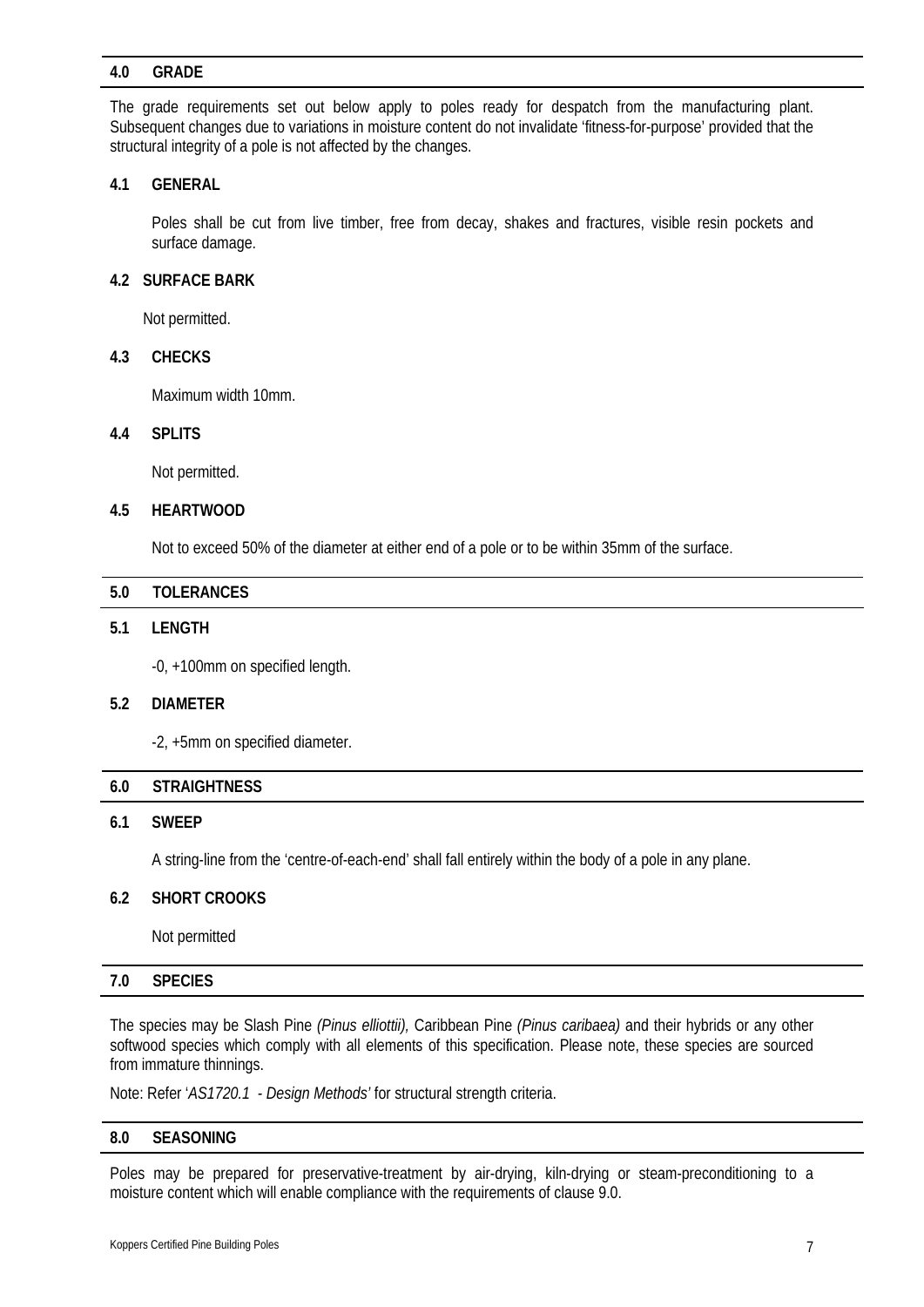#### **9.0 PRESERVATIVE TREATMENT**

#### **9.1 PRESERVATIVE TYPE**

Preservative shall be copper-chromium-arsenate (CCA) complying with *AS1604.1.*

#### **9.2 PENETRATION & RETENTION**

 Preservative penetration and retention shall comply with the levels specified in NSW and Queensland state legislation. In other states *Australian Standard 1604* shall govern.

#### **10.0 ACCEPTANCE CRITERIA**

Batch or charge-loads of poles shall be accepted only if all the elements of this specification are met. Noncomplying poles may be re-treated and re-tested for compliance.

#### **11.0 IDENTIFICATION**

Poles shall be end-marked with Koppers brand and code numbers identifying treatment plant, preservative-type, treatment level and pack number. Only poles which meet all requirements of this specification shall be so marked.

#### **12.0 CERTIFICATION**

A Certificate of Compliance will be issued – upon request at time of order - for poles which meet all the elements of this specification. A single certificate may be issued to cover all the poles in one order. The information described in clause 11.0 shall be transcribed on the certificate for each individual pole in the order.

#### **13.0 HANDLING DIRECTIONS**

CCA-treated poles shall not be released from the manufacturing plant until the preservative is well-fixed. When working with CCA-treated wood it is recommended that gloves be worn for protection against splinters and skin abrasion. Before eating, drinking, smoking or using toilet facilities exposed areas such as hands and face should be washed. Dust mask and eye protection should be worn when machining timber. Off-cuts should be utilised for landscaping or taken to an approved land-fill site.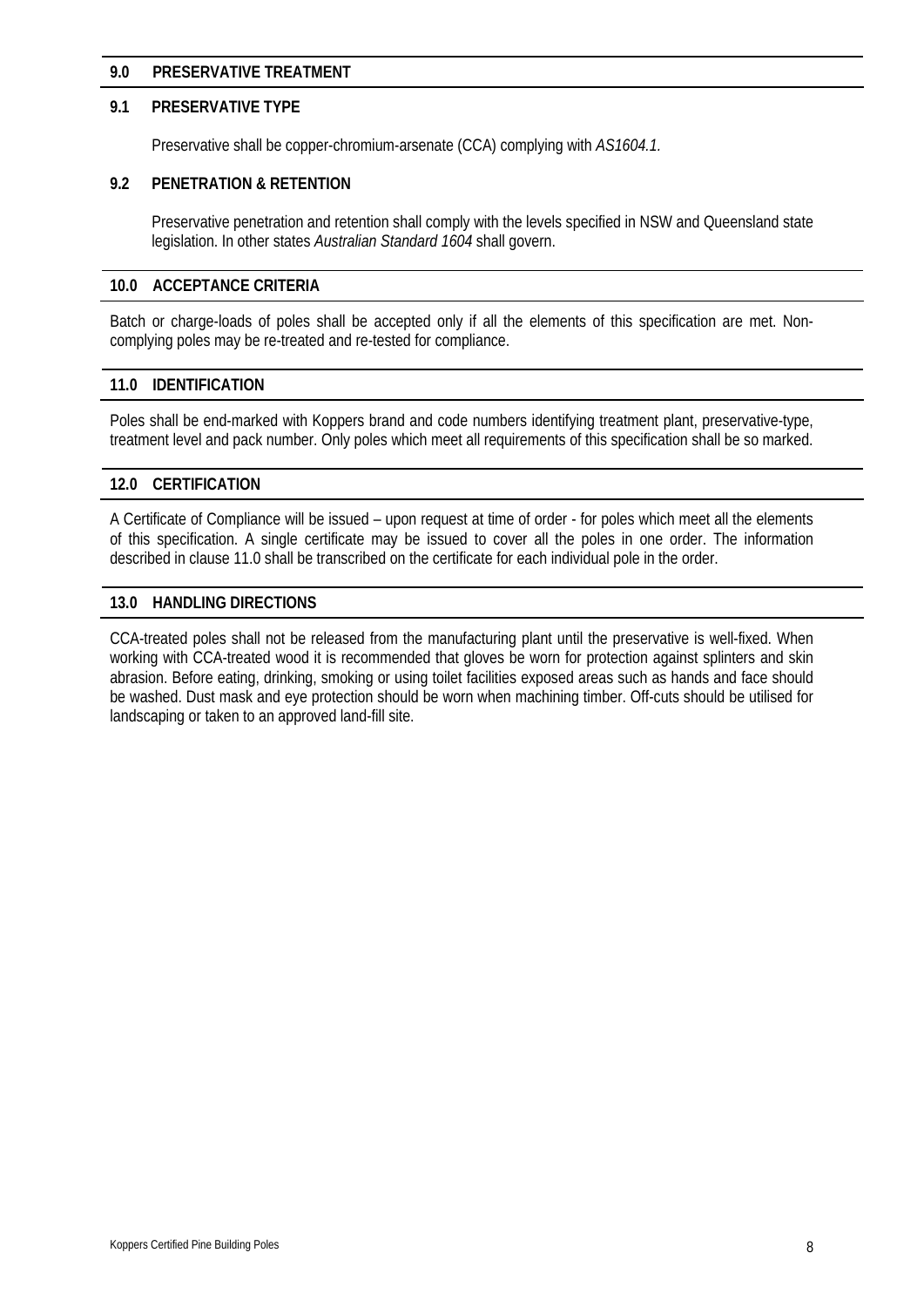## **POLE INSTALLATION PROCEDURES FOR POLE HOUSE CONSTRUCTION**

#### **1.0 EMBEDMENT OF POLES**

#### **1.1 DIGGING OF HOLES**

The depth of hole will depend on slope, soil and design factors. Tables showing general embedment requirements are available but final depths will be established by the engineer responsible for certification of the design.

Hole diameters should be as in the following table.

| <b>Post Diameter</b><br>(mm) | <b>Hole Size</b><br>(mm) |
|------------------------------|--------------------------|
| 100                          | 300                      |
| 125                          | 300                      |
| 150                          | 300                      |
| 175                          | 400                      |
| 200                          | 400                      |
| 225                          | 400                      |
| 250                          | 400                      |
| 300                          | 500                      |

Where it is necessary to dig unusually large diameter holes a concrete pipe (A) with a diameter 100 mm greater than the pole, can be centered in the hole. The hole is then backfilled (8) and the fill compacted around the concrete pipe which is left free to take the pole (Fig. 1).

Whilst an open hole (non-concrete bottom) is preferred for better drainage, it may be necessary to drill or dig the hole to a specified oversize diameter and pour a concrete plug (C) from 200 to 300 mm deep where additional bearing values are required. The concrete shall not be less than N20 grade (Fig. 2).

#### **1.2 BACKFILLlNG**

The three major types of backfill used are:

- 1.2.1 Soil taken from the holes mixed with cement in a five to one ratio, dampened and compacted progressively as the hole is filled.
- 1.2.2 Gravel, crushed rock or road base progressively compacted during backfilling.
- 1.2.3 Concrete: Where concrete is used as backfill it is important to avoid the situation where a permanently wet interface between pole and concrete is set up. This can be done in one or two ways.
	- 1.2.3.1 The preferred method is to finish the concrete backfill 500mm below ground, taper the top of the concrete (D) and backfill the upper void with coarse, free draining material such as gravel, crushed rock or road base (Fig. 3).
	- 1.2.3.2 Where design considerations require full concrete embedment carry the top of the concrete above the level at which any water is likely to pond or angle away from the pole (Fig. 4). If a gap develops between concrete and the pole at 'E' this gap should be packed with an appropriate Silicon sealer.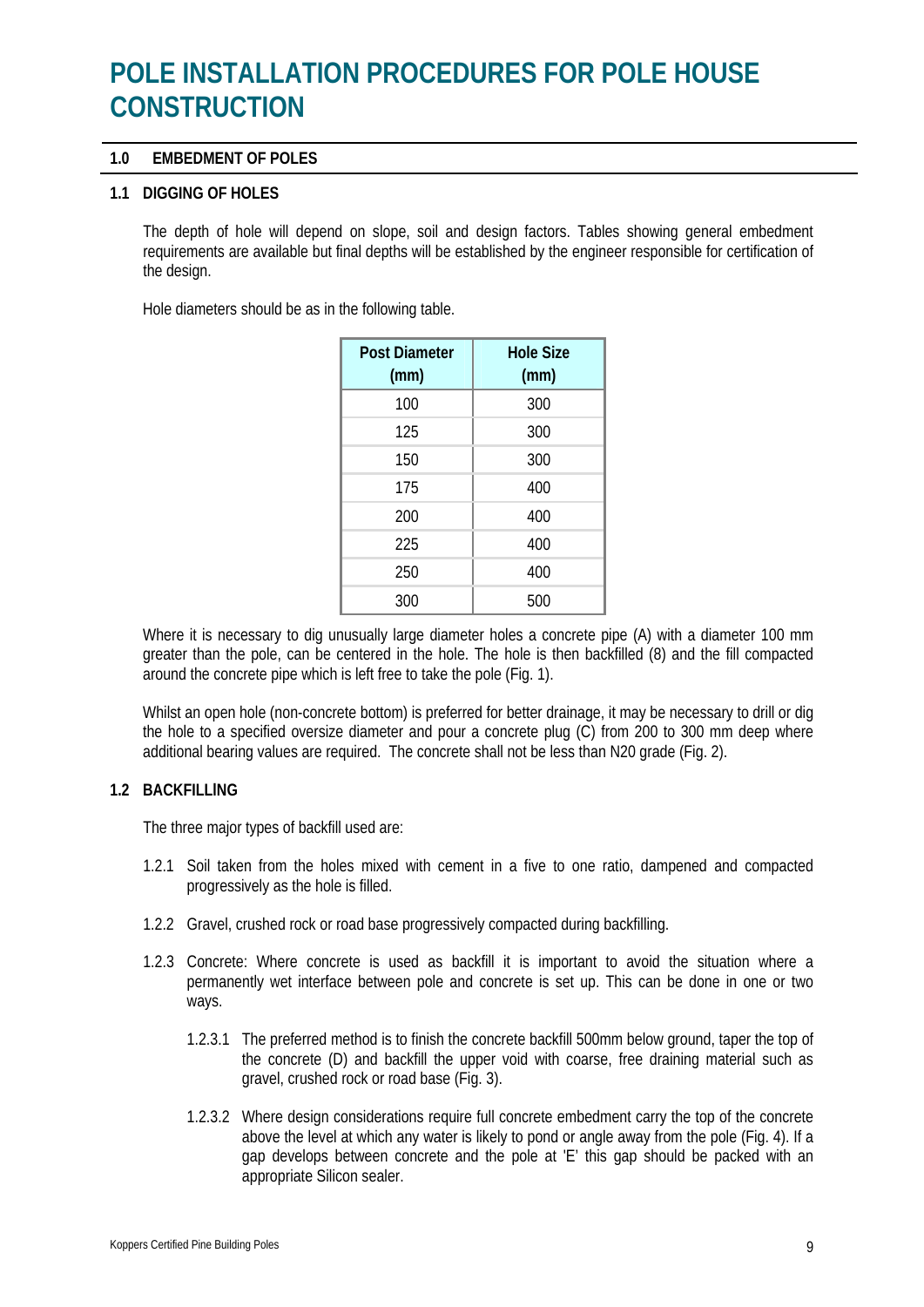NOTE that the Silicon seals should be checked at 6 months and 12 months after installation to ensure seal remains tight. Thereafter poles should be inspected at this point every three years.

Holes should be backfilled with concrete not less than N20 grade. Allow a 150mm gap between bottom of pole and bottom of hole for concrete filling, or 100mm for graded stone backfill.

#### **1.3 SOIL BARRIERS**

 As an added protection, particularly in high termite hazard areas and to safeguard any untreated timbers in the structure, it is recommended that soil barriers be established during installation. The following recommendations are based on Australian Standard AS3660.1 – 2000 Protection of buildings from subterranean termites, Part 1: New building works, which should be referred to for more detailed information.

- 1.3.1 Remove old stumps, roots or other debris which might provide a target for termite attack.
- 1.3.2 Make sure the design provides for access to allow sub-floor inspection.
- 1.3.3 Make sure that the protective barrier around individual poles or the total barrier, if the whole site is treated, is not breached by service pipes or subsequent landscaping.
- 1.3.4 It is recommended soil poisoning be carried out by a recognised Pest Control firm, willing to certify that the treatment of the ground and holes has been carried out in accordance with Australian Standard AS3660.1 – 2000 Protection of buildings from subterranean termites, Part 1: New building works and to issue a certificate to this effect.
- 1.3.5 Ventilation shall be provided to all suspended sub floor areas. The minimum requirement is 7,300mm2 net ventilation area per linear meter on both external and internal walls, placed below the damp course, but above the level of possible entry of surface water.
- 1.3.6 The sub floor area below a suspended floor shall be graded and drained to prevent the ponding of water under buildings.

#### **2.0 SUPPLEMENTARY TREATMENT AND INSTALLATION PRACTICES**

- 2.1 Trimming to length must be done at the top or small end of the pole. This will ensure that the end of the pole which is to be embedded in the ground retains the full preservative protection. Any cutting or drilling of the pole in the area which will be below the ground line is to be avoided if possible. When cutting or drilling below groundline is essential to the use of the pole, a 6 mm layer of Koppers CN Emulsion should be applied as detailed in its technical data sheet.
- 2.2 Pole tops which are exposed to the weather should be capped by copper or other suitable sheathing or protected by galvanised steel pole caps.
- 2.3 The timber exposed by the length trimming operation should be coated with a 6 mm layer of Koppers CN Emulsion.
- 2.4 All scarfing and fabrication work carried out on the poles should be followed by the application of a 3 mm layer of Koppers CN Emulsion to the area affected.
- 2.5 All bolt holes should be filled from both ends with Koppers CN Emulsion.
- 2.6 All nut and bolt connections used in construction should be checked and tightened 6 months after completion of construction and again after the first summer.
- 2.7 When untreated bearers and joists are used it is recommended that such sub-floor timbers be flood coated with a suitable surface treatment preservative, such as Koppers CN Timber Oil.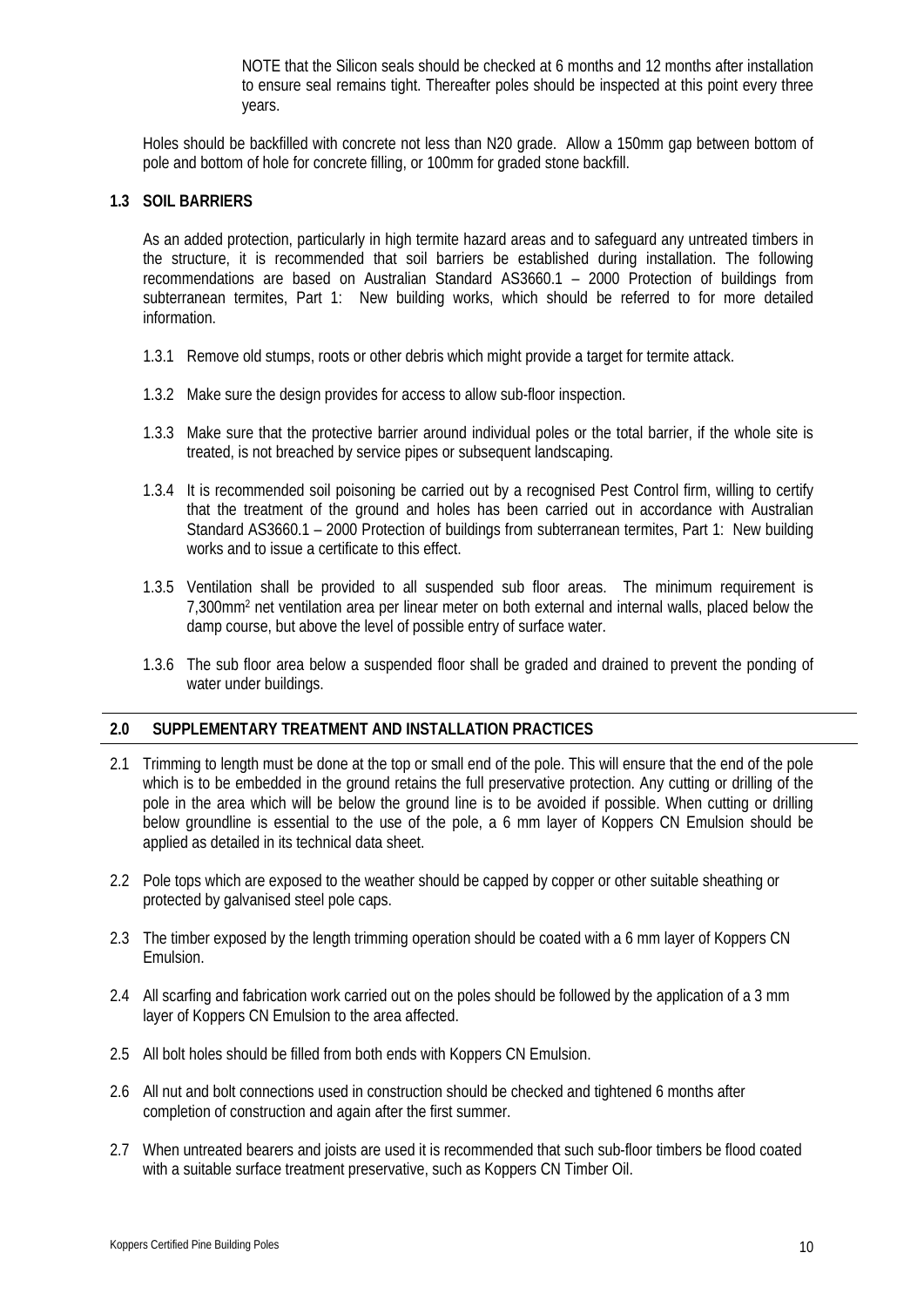- 2.8 Top soil containing grass root must be removed from the area on which the footing will rest.
- 2.9 For pad footing, concrete shall be not less than N20 grade, with 20mm nominal maximum aggregate size.
- 2.10 Reinforcement in pad footing shall comply with the following
	- Design cover to the reinforcement shall be 40mm
	- The lap length of bar splices shall not be less than 500mm.

#### **3.0 INSPECTION AND MAINTENANCE PROCEDURES**

- 3.1 Inspection to ensure that pests are not gaining access to any untreated timbers in the structure by bridging the chemical barriers, is recommended as a standard annual maintenance procedure.
- 3.2 The design should allow crawl space between the ground and bearers and joists to allow inspection of poles to prevent the development of termite runs of the pole surfaces.
- 3.3 Ensure that the area where the pole enters the ground is kept free from vegetation, household or garden equipment or other materials which would prevent inspection or hide the development of termite runs.
- 3.4 During the annual inspection carefully check the poles at the ground line to ensure that they are sound, that the area is free draining and that there is no possibility of permanent water or long term wet conditions applying in the ground line area.